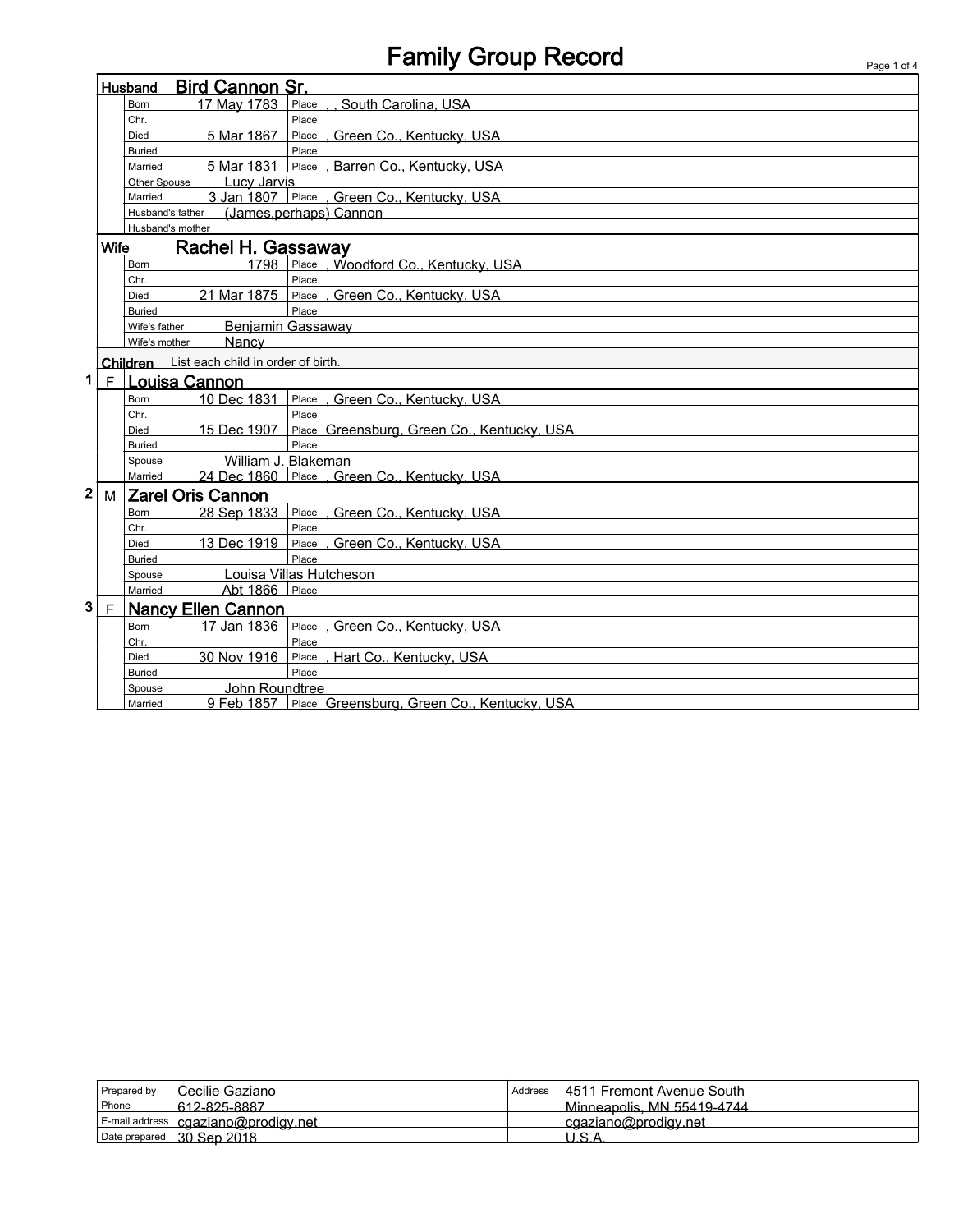| Husband      | <b>Bird Cannon Sr.</b>                                                                                                                                                                                                                                                                                                                                                         |
|--------------|--------------------------------------------------------------------------------------------------------------------------------------------------------------------------------------------------------------------------------------------------------------------------------------------------------------------------------------------------------------------------------|
| <b>Wife</b>  | <b>Rachel H. Gassaway</b>                                                                                                                                                                                                                                                                                                                                                      |
| <b>Notes</b> |                                                                                                                                                                                                                                                                                                                                                                                |
|              | HUSBAND - Bird Cannon Sr.                                                                                                                                                                                                                                                                                                                                                      |
|              | NOTE: NO RECORDS FOUND THAT SHOW JOSEPH IN HIS NAME, ONLY "BIRD CANNON."                                                                                                                                                                                                                                                                                                       |
|              | Some information from a family tree at www.ancestry.com called "Michael Cannon Family Tree," owned by "mdshec<br>$\_1$ ," accessed 18 Sept 2018.                                                                                                                                                                                                                               |
|              | Some information is from the family tree of "bill2222162" of Pennsylvania, USA, named "ExtendedRossGear Family<br>Tree"; accessed 18 Sep 2018.                                                                                                                                                                                                                                 |
|              | 3 Jan 1807 Green County, Kentucky, USA: Bird Canon married Lucy Jarvis. From: Ancestry.com. Kentucky,<br>Compiled Marriages, 1802-1850 [database on-line]. Provo, UT, USA: Ancestry.com Operations Inc, 1997.<br>Original<br>data: Dodd, Jordan, Comp Kentucky Marriages to 1850. Electronic transcription of marriage records held by the<br>individual counties in Kentucky. |
| 0181351.     | 1810 Census of Greensburgh, Green Co., Kentucky; Roll: 6; Page: 256; Image: 00274; Family History Library Film:                                                                                                                                                                                                                                                                |
|              | Name: Bird Canion [Bird Cannon]                                                                                                                                                                                                                                                                                                                                                |
|              | Home in 1810 (City, County, State): Greensburgh, Green, Kentucky                                                                                                                                                                                                                                                                                                               |
|              | Free White Persons - Males - Under 10:<br>$\overline{1}$<br>[born 1801/1810]<br>Russell                                                                                                                                                                                                                                                                                        |
|              | [born 1766/1784]<br>Free White Persons - Males - 26 thru 44 :<br>Bird Sr.<br>$\mathbf{1}$                                                                                                                                                                                                                                                                                      |
|              | Free White Persons - Females - 16 thru 25: 1<br>[born 1785/1794]<br>Lucy                                                                                                                                                                                                                                                                                                       |
|              | Ancestry.com. 1810 United States Federal Census [database on-line]. Provo, UT, USA: Ancestry.com Operations, Inc.,<br>2010. Images reproduced by FamilySearch.                                                                                                                                                                                                                 |
|              | 1820 U S Census of Campbellsville, Green Co., Kentucky; Page: 61; NARA Roll: M33_20; Image: 73.<br>Name: Bird Cannon                                                                                                                                                                                                                                                           |
|              | Free White Persons - Males - Under 10:<br>2 [born 1811/1820]<br>Lazarus and Unknown male                                                                                                                                                                                                                                                                                       |
|              | 1 [born 1776/1794]<br>Free White Persons - Males - 26 thru 44:<br>Bird Sr.                                                                                                                                                                                                                                                                                                     |
|              | Free White Persons - Females - Under 10: 1 [born 1811/1820]<br>Margarette Elizabeth                                                                                                                                                                                                                                                                                            |
|              | Free White Persons - Females - 26 thru 44: 1<br>[born 1776/1794]<br>Lucy<br>Ancestry.com. 1820 United States Federal Census [database on-line]. Provo, UT, USA: Ancestry.com Operations, Inc.,                                                                                                                                                                                 |
|              | 2010. Images reproduced by FamilySearch.                                                                                                                                                                                                                                                                                                                                       |
|              |                                                                                                                                                                                                                                                                                                                                                                                |
|              | 1830 Federal Census of Green Co., Kentucky; Series: M19; Roll: 37; Page: 20; Family History Library Film: 0007816.<br>Name: Bevd Camson [Bird Cannan]                                                                                                                                                                                                                          |
|              | Free White Persons - Males - 5 thru 9:<br>[born 1821/1825]<br>Bird Jr.<br>1                                                                                                                                                                                                                                                                                                    |
|              | Free White Persons - Males - 40 thru 49:<br>[born 1781/1790]<br>Bird Sr.<br>1                                                                                                                                                                                                                                                                                                  |
|              | Free White Persons - Females - 10 thru 14: 1<br>[born 1816/1820]<br>Perhaps Margarette Elizabeth                                                                                                                                                                                                                                                                               |
|              | Slaves - Females - Under 10: 1                                                                                                                                                                                                                                                                                                                                                 |
|              | Ancestry.com. 1830 United States Federal Census [database on-line]. Provo, UT, USA: Ancestry.com Operations, Inc.,                                                                                                                                                                                                                                                             |
|              | 2010. Images reproduced by FamilySearch.                                                                                                                                                                                                                                                                                                                                       |
|              | 5 Mar 1831 Barren, Kentucky, USA<br>Bird Cannon married Rachel H. Gassaway (Mother: Nancy Gassaway).<br>Ancestry.com. Kentucky, County Marriage Records, 1783-1965 [database on-line]. Lehi, UT, USA: Ancestry.com<br>Operations, Inc., 2016. Film Number: 000209752. Original data: Marriage Records. Kentucky Marriages. Madison<br>County Courthouse, Richmond, Kentucky.   |
|              | 1840 Federal Census of Southern Division, Green Co., Kentucky; Page: 166.                                                                                                                                                                                                                                                                                                      |
|              | Name: Bird Cannon<br>Home in 1840 (City, County, State): Southern Division, Green, Kentucky                                                                                                                                                                                                                                                                                    |
|              | Free White Persons - Males - Under 5:<br>[born 1836/1840]<br>Zarel 1833?<br>1.                                                                                                                                                                                                                                                                                                 |
|              | Free White Persons - Males - 50 thru 59:<br>[born 1781/1790]<br>1<br>Bird Sr.                                                                                                                                                                                                                                                                                                  |
|              | Free White Persons - Females - Under 5:<br>[born 1836/1840]<br>Nancy Ellen<br>1                                                                                                                                                                                                                                                                                                |
|              | Free White Persons - Females - 5 thru 9:<br>[born 1831/1835]<br>Louisa<br>1.                                                                                                                                                                                                                                                                                                   |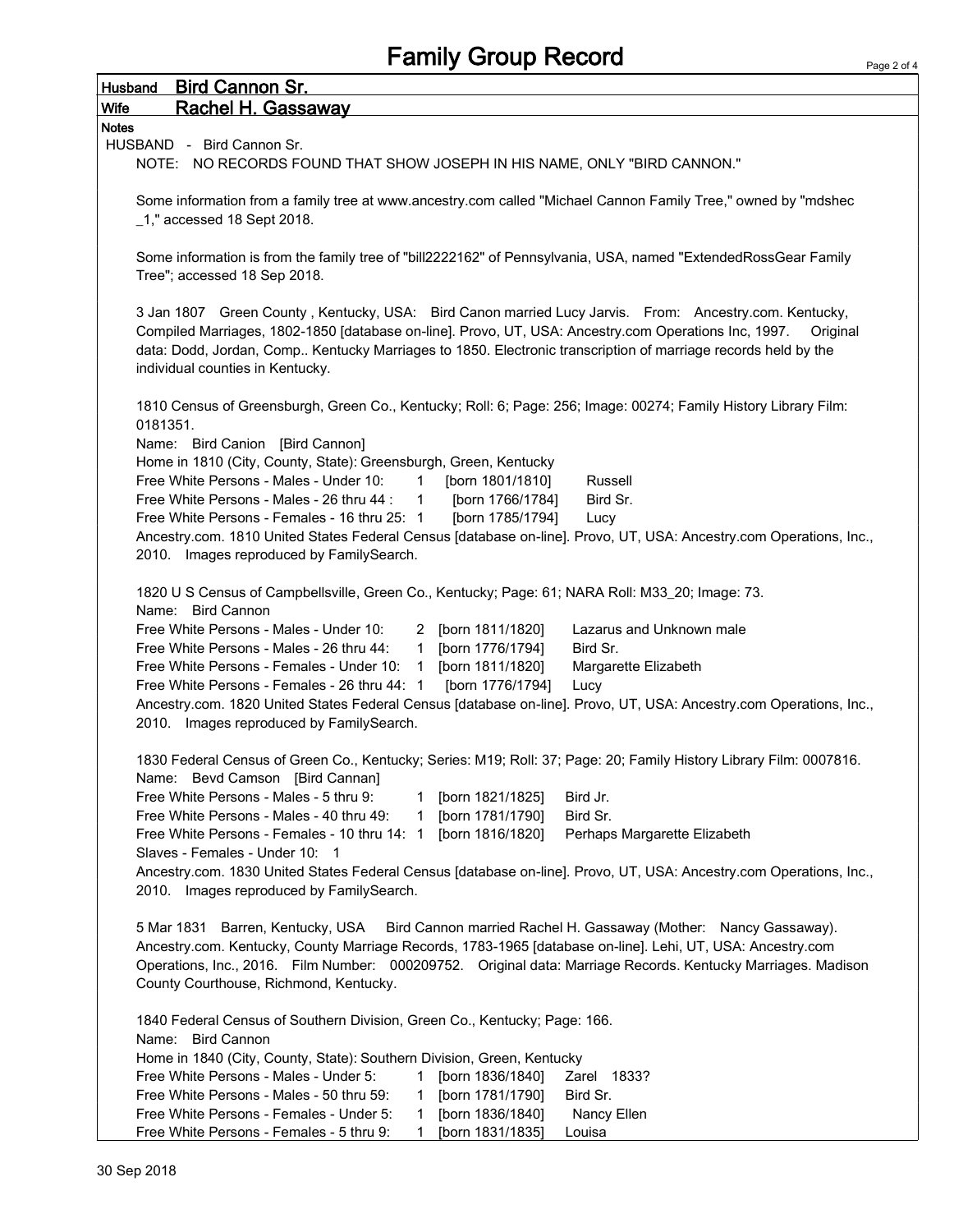| <b>Bird Cannon Sr.</b><br><b>Husband</b>                                                                                                                                                                                         |
|----------------------------------------------------------------------------------------------------------------------------------------------------------------------------------------------------------------------------------|
| <b>Wife</b><br>Rachel H. Gassaway                                                                                                                                                                                                |
| <b>Notes</b>                                                                                                                                                                                                                     |
| HUSBAND - Bird Cannon Sr.<br>(Continued)                                                                                                                                                                                         |
| Free White Persons - Females - 15 thru 19: 1 [born 1821/1825]<br>Unknown female                                                                                                                                                  |
| Free White Persons - Females - 20 thru 29: 1 [born 1811/1820]<br>Unknown female (Margarette m. 1837)                                                                                                                             |
| Free White Persons - Females - 40 thru 49: 1 [born 1791/1800]<br>Rachel H.                                                                                                                                                       |
| Free White Persons - Females - 60 thru 69: 1 [born 1771/1780] Probably Rachel's mother Nancy                                                                                                                                     |
| Slaves - Males -10 thru 23: 1; Slaves - Males -36 thru 54: 1; Slaves - Females -10 thru 23: 1; Slaves - Females -24                                                                                                              |
| thru 35: 1                                                                                                                                                                                                                       |
| Ancestry.com. 1840 United States Federal Census [database on-line]. Provo, UT, USA: Ancestry.com Operations, Inc.,                                                                                                               |
| 2010. Images reproduced by FamilySearch.                                                                                                                                                                                         |
| 1850 Federal Census of District 1, Green Co., Kentucky; Roll: M432_202; Page: 90B; Image: 186. Family Number:<br>161                                                                                                             |
| <b>Household Members:</b>                                                                                                                                                                                                        |
| Name Age<br><b>Birthplace</b>                                                                                                                                                                                                    |
| <b>Bird Cannon</b><br>69 abt 1781 South Carolina                                                                                                                                                                                 |
| Rachel Cannon 52 abt 1798 Woodford County, Kentucky                                                                                                                                                                              |
| Louisa Cannon 18 abt 1832 Green County, Kentucky                                                                                                                                                                                 |
| 16 abt 1834 Green County, Kentucky<br>Zarel Cannon                                                                                                                                                                               |
| Nancy E Cannon 13 abt 1837 Green County, Kentucky                                                                                                                                                                                |
| Ancestry.com. 1850 United States Federal Census [database on-line]. Provo, UT, USA: Ancestry.com Operations, Inc.,                                                                                                               |
| 2009. Images reproduced by FamilySearch.                                                                                                                                                                                         |
| 1860 Federal Census of District 2, Green Co., Kentucky; Roll: M653_370; Page: 589; Family History Library Film:<br>803370.                                                                                                       |
| <b>Household Members:</b>                                                                                                                                                                                                        |
| Name Age                                                                                                                                                                                                                         |
| <b>Bird Cannon</b><br>abt 1781<br>North Carolina<br>79                                                                                                                                                                           |
| North Carolina<br>Rachel H Cannon 55<br>abt 1805                                                                                                                                                                                 |
| Louisa Cannon<br>28<br>abt 1832<br>North Carolina                                                                                                                                                                                |
| Zerel Cannon<br>26<br>abt 1834<br><b>North Carolina</b>                                                                                                                                                                          |
| Ancestry.com. 1860 United States Federal Census [database on-line], Dwelling Number: 369/ Family Number: 365;<br>Post Office:Greensburg. Provo, UT, USA: Ancestry.com Operations, Inc., 2009l Images reproduced by FamilySearch. |
| <b>WIFE</b><br>- Rachel H. Gassaway                                                                                                                                                                                              |
| Her birthplace and birthdate are from the 1850 Federal Census with Bird Cannon in District 1, Green Co., Kentucky;<br>Roll: M432_202; Page: 90B; Image: 186. Family Number: 161. From www.ancestry.com.                          |
| 1870 Federal Census of Precinct 3, Green Co., Kentucky; Roll: M593_465; Page: 461A; Family History Library Film:<br>545964                                                                                                       |
| <b>Household Members:</b>                                                                                                                                                                                                        |
| Name Age<br><b>Birthplace</b>                                                                                                                                                                                                    |
| Gerl Canon<br>36 [Zarel Cannon] abt 1834 Kentucky                                                                                                                                                                                |
| Louisa Canon<br>26 abt 1844 Kentucky                                                                                                                                                                                             |
| Louellen Canon 2<br>abt 1868 Kentucky                                                                                                                                                                                            |
| $2^{\circ}$<br>abt 1868 Kentucky<br>Mary E Canon                                                                                                                                                                                 |
| Susan H Canon 2/12 abt 1870 Kentucky                                                                                                                                                                                             |
| Rachal H Canon 73 abt 1797 Kentucky                                                                                                                                                                                              |
| Ancestry.com. 1870 United States Federal Census [database on-line]. Provo, UT, USA: Ancestry.com Operations, Inc.,                                                                                                               |
| 2009. Images reproduced by FamilySearch.                                                                                                                                                                                         |
| Name: Rachel Cannon; Maiden Name: Gasaway; Race: White; Death Age: 71; Birth Date: abt 1804                                                                                                                                      |
| Residence Place: Green, Kentucky, USA; Death Date: 21 Mar 1875; Death Place: Green, Kentucky, USA                                                                                                                                |
| Father: Benjamin Gasaway; Mother:<br>Nancy Gasaway                                                                                                                                                                               |
| Kentucky Department for Libraries and Archives; Frankfort, Kentucky                                                                                                                                                              |